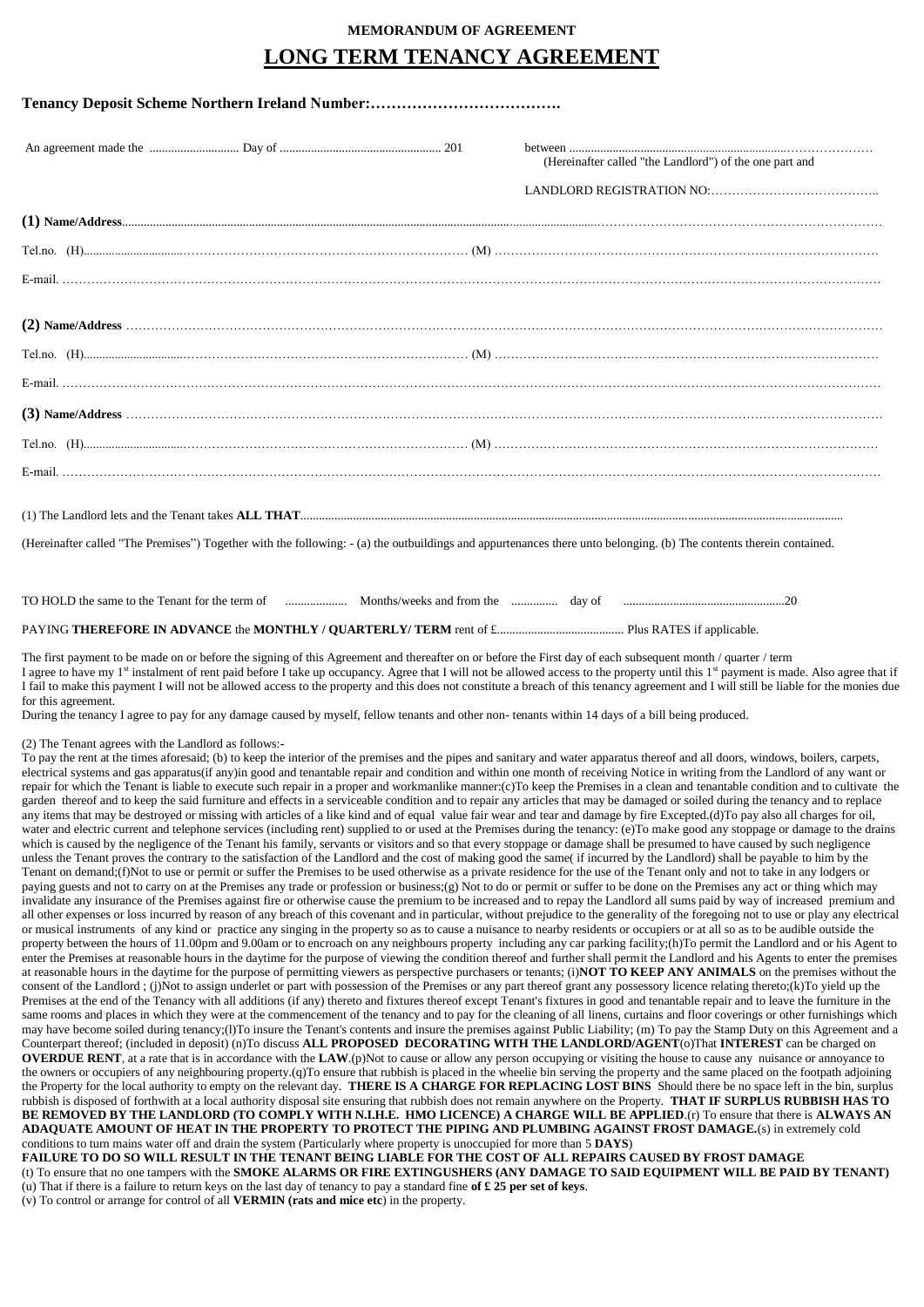### **MEMORANDUM OF AGREEMENT**

(3) The Landlord acknowledges the receipt from the Tenant(s) of a deposit of **£\_\_\_\_\_\_\_\_\_\_\_\_\_**. The tenant will be given details (within 30 days) of THE DEPOSIT SCHEME that is responsible for their deposit. This deposit is held as a bond and can be used by the landlord/agent as payment against any damage/rent arrears that may occur or as a result of any failure by the Tenant(s) to comply wholly with this agreement. The tenant agrees that if they fail to take up this tenancy they will forfeit this deposit. In the event that the tenant does not wish to take up the tenancy, if they or their fellow tenants find a replacement person to take their place and once all associated paperwork is received then a deposit refund will be made. If the replacement person is not found by the tenant then there will be NO REFUND OF THE DEPOSIT.

(4) The Landlord hereby agrees with the Tenant as follows:

That the Tenant paying the rent and observing the stipulations on his part herein contained shall during the Tenancy quietly enjoy the Premises without interruption by the Landlord or any person lawfully claiming under or in trust for him;

That the Landlord will adequately insure the Premises against damage by fire and other usual comprehensive risks in such sum as shall from time to time represent the full reinstatement value of the same; To uphold maintain and keep the roofs and outside and load bearing walls of the Premises and the gutters, pipes, sewers other than those not exclusively servicing the Premises in good order and condition.

#### (5) It is mutually agreed as follows:-

The Landlord shall have the right to enter upon the Premises if any of the said rent (whether formally demanded or not ) shall be twenty-one days in arrears or if the Tenant shall otherwise fail to observe the stipulations in this Agreement, or if the Tenant becomes bankrupt or makes any arrangement with his/her creditors, but without prejudice to any remedy for any antecedent breach by the Tenant of any of the provisions hereof; (b) Any notices required to be served hereunder shall be sufficiently served on the Tenant if left addressed to him on the Premises or forwarded by pre-paid Recorded Delivery post and shall be sufficiently served on the Landlord if delivered to him personally or forwarded to him by pre-paid Recorded Delivery post and any Notice served by post shall be deemed to be given at the time when in due course of post it would be delivered at the address to which it was sent:

The Landlord shall have the right to instruct an engineer to enter upon the Premises at reasonable hours for the purpose of carrying out gas or electrical inspections. (6) IT IS HEREBY AGREED by and between the parties hereto that in these presents where the context so admits or requires words importing the singular number shall include the plural number and words importing the masculine gender shall include the feminine and neuter genders and where two or more persons are included in the expression "the Landlord" or "the Tenant" covenants expressed or deemed to be made by them shall be deemed to be made by them jointly and severally.

(7) THE PARTIES AGREE that the Tenant has before the signing of this Agreement received a notice that this Agreement is to be an assured short hold tenancy within the meaning of S.20 of the Housing Act 1988.

(8) DATA PROTECTION.

 The tenant(s) hereby consents to the Landlord/Agent processing any information or personal details on or of the tenant(s) as defined in the Data Protection Act 1998. The tenant(s) agree that the Landlord/Agent may pass on the Tenant's forwarding address and/or other personal information to utility suppliers, local authority and credit Agencies, or reference agencies and for debt collection.

IN WITNESS Whereof the Landlord and the Tenant have set their hands hereto the day and year first herein WRITTEN.

Date ……………………………………………………………………………………………………………………..

## Summary of Potential Charges during your Tenancy:

Replacing Lost Bins **Example 2.5.00** per Bin Removing rubbish internally  $&$  externally  $&$  40.00 per removal Bleeding Oil Burner **E** 25.00 per callout Lost Keys  $\pounds$  25.00 per set Re-submitting Direct Debit  $\pounds 20.00$  per re-submission Administration fee for processing replacement tenant £50.00 per replacement tenant Removal of personal items left at the end of tenancy  $£100$  standard fine. (Furniture / clothing etc.)